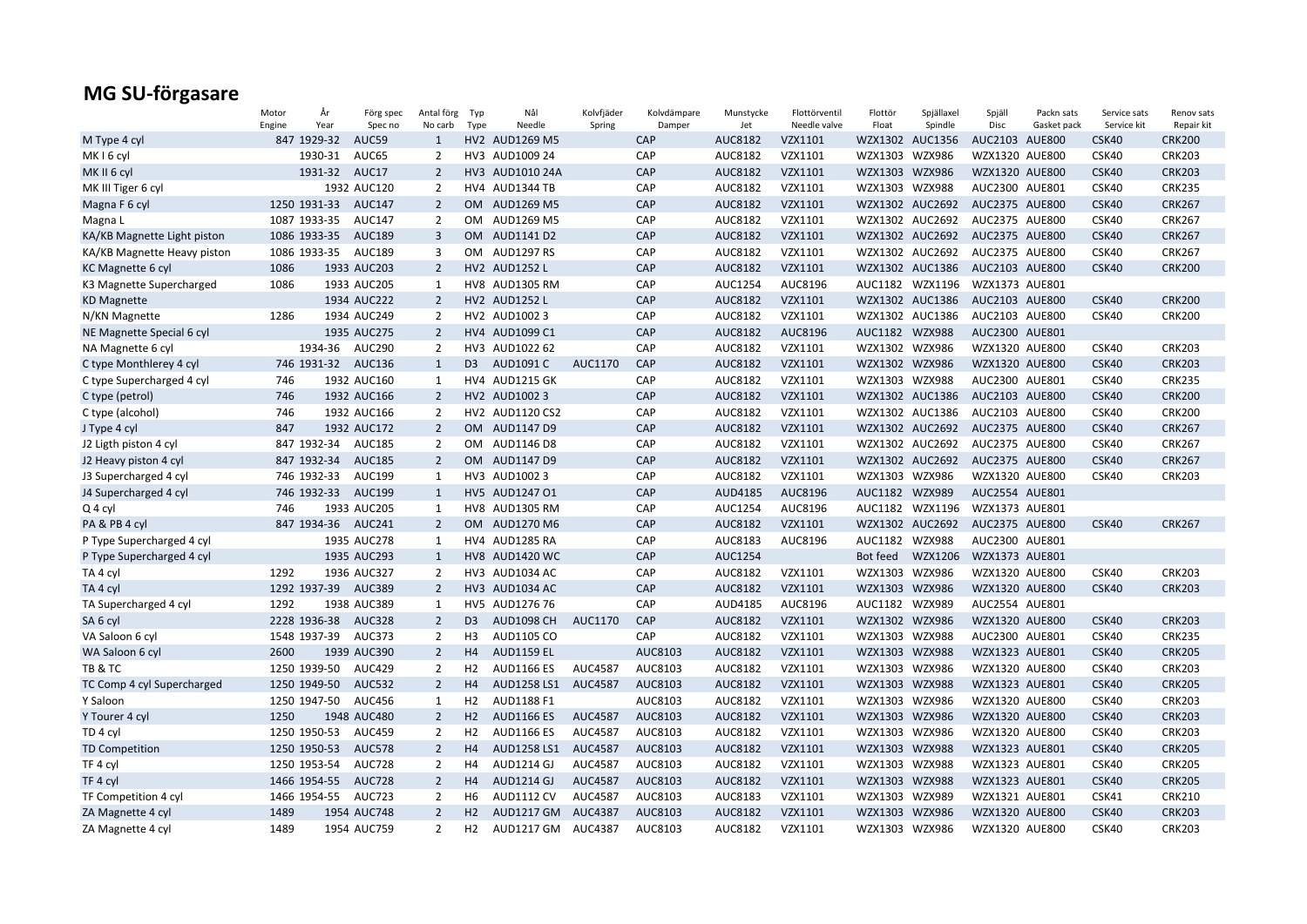|                       | Motor      | År           | Förg spec      | Antal förg     | Typ  | Nål                      | Kolvfjäder     | Kolvdämpare    | Munstycke      | Flottörventil | Flottör        | Spjällaxel      | Spjäll         | Packn sats  | Service sats  | Renov sats    |
|-----------------------|------------|--------------|----------------|----------------|------|--------------------------|----------------|----------------|----------------|---------------|----------------|-----------------|----------------|-------------|---------------|---------------|
|                       | Engine     | Year         | Spec no        | No carb        | Type | Needle                   | Spring         | Damper         | Jet            | Needle valve  | Float          | Spindle         | Disc           | Gasket pack | Service kit   | Repair kit    |
| ZA Magnette 4 cyl     |            | 1489 1954-55 | <b>AUC764</b>  | $\overline{2}$ | H2   | <b>AUD1217 GM</b>        | AUC4387        | AUC8103        | AUC8182        | VZX1101       | WZX1303 WZX986 |                 | WZX1320 AUE800 |             | CSK40         | <b>CRK203</b> |
| ZA/ZB Magnette 4 cyl  |            | 1489 1956-57 | <b>AUC824</b>  | $\overline{2}$ | H4   | AUD1164 EQ               | <b>AUC4387</b> | AUC8102        | AUC8182        | VZX1101       | WZX1303 WZX988 |                 | WZX1323 AUE801 |             | CSK40         | <b>CRK205</b> |
| ZB Magnette 4 cyl     | 1489       |              | 1958 AUC868    | $\overline{2}$ | H4   | <b>AUD1164 EQ</b>        | <b>AUC4387</b> | AUC8102        | AUC8182        | VZX1101       | WZX1303 WZX988 |                 | WZX1323 AUE801 |             | CSK40         | <b>CRK205</b> |
| Magnette III 4 cyl    | 1489       |              | 1959 AUC901    | 2              |      | HD4 AUD1200 FU           | AUC4387        | AUC8114        | AUC8154        | VZX1101       | WZX1303 WZX988 |                 | WZX1323 AUE804 |             | CSK21         | <b>CRK247</b> |
| Magnette III 4 cyl    |            | 1489 1960-61 | AUC961         | $\overline{2}$ |      | HD4 AUD1200 FU           | <b>AUC4387</b> | AUC8114        | AUC8154        | VZX1101       | WZX1303 WZX988 |                 | WZX1323 AUE804 |             | CSK21         | <b>CRK247</b> |
| Magnette MK IV 4 cyl  |            | 1622 1961-68 | AUD41F         | $\overline{2}$ |      | HD4 AUD1231 HB           | AUC4387        | AUC8114        | AUC8154        | VZX1101       |                | WZX1303 WZX1215 | WZX1323 AUE804 |             | CSK21         | <b>CRK247</b> |
|                       |            |              | AUD41R         | $\overline{2}$ |      | HD4 AUD1231 HB           | AUC4387        | AUC8114        | AUC8154        | VZX1101       |                | WZX1303 WZX1215 | WZX1323 AUE804 |             | CSK21         | <b>CRK247</b> |
| MGA 4 cyl             |            | 1489 1955-59 | <b>AUC748</b>  | $\overline{2}$ | H4   | <b>AUD1222 GS</b>        | AUC4387        | AUC8103        | AUC8182        | VZX1101       | WZX1303 WZX988 |                 | WZX1323 AUE801 |             | CSK40         | <b>CRK205</b> |
| MGA Twin cam 4 cyl    | 1588       |              | 1958 AUC877    | $\overline{2}$ | H6   | AUD1276 OA6 AUC4387      |                | AUC8114        | AUC8183        | VZX1101       | WZX1303 WZX989 |                 | WZX1321 AUE801 |             | CSK41         | <b>CRK210</b> |
| MGA MK I & II 4 cyl   |            | 1588 1959-62 | <b>AUC943</b>  | $\overline{2}$ | H4   | AUD10056                 | <b>AUC4387</b> | AUC8114        | AUC8182        | VZX1101       | WZX1303 WZX988 |                 | WZX1323 AUE801 |             | CSK40         | <b>CRK205</b> |
| MGB 4 cyl             |            | 1798 1962-63 | AUD52F         | $\overline{2}$ | HS4  | AUD1483 MB               | AUC4387        | AUC8114        | AUD9141        | VZX1100       |                | WZX1300 WZX1177 | WZX1323 AUE811 |             | CSK59*        | CRK254*       |
|                       |            |              | AUD52R         |                |      | HS4 AUD1483 MB           | AUC4387        | AUC8114        | AUD9142        | VZX1100       |                | WZX1300 WZX1177 | WZX1323 AUE811 |             |               |               |
| MGB Competition 4 cyl |            | 1798 1963-64 | AUD129         | $\overline{2}$ |      | HD8 AUD1376 UVD AUC2107  |                | AUC8102        | AUC8156        | VZX1100       |                | WZX1303 WZX1196 | WZX1373 AUE806 |             | CSK38         | <b>CRK216</b> |
| MGB Competition 4 cyl |            | 1798 1963-64 | AUD279F        | $\overline{2}$ | HS8  | AUD1376 UVD AUC2107      |                | AUC8114        | <b>CUD2707</b> | VZX1101       |                | AUC8453 AUD2600 | WZX1373 AUE813 |             |               |               |
|                       |            |              |                |                |      | HS8 AUD1376 UVD AUC2107  |                | AUC8114        | <b>CUD2706</b> | VZX1101       |                | AUC8453 AUD2600 | WZX1373 AUE813 |             |               |               |
| MGB 4 cyl             | 1798       |              | 1966 AUD135F   | $\overline{2}$ |      | HS4 AUD1004 5            | <b>AUC4387</b> | AUC8114        | AUD9141        | VZX1100       |                | WZX1300 WZX1177 | WZX1323 AUE811 |             | CSK59*        | CRK254*       |
|                       |            |              | AUD135R        |                |      | HS4 AUD1004 5            | AUC4387        | AUC8114        | AUD9142        | VZX1100       |                | WZX1300 WZX1177 | WZX1323 AUE811 |             |               |               |
| MGB 4 cyl             | 1798       |              | 1966 AUD278F   | $\overline{2}$ |      | HS4 AUD1530 FX           | <b>AUC4387</b> | AUC8114        | AUD9141        | VZX1100       |                | WZX1300 WZX1177 | WZX1323 AUE811 |             | $CSK59*$      | CRK254*       |
|                       |            |              | AUD278R        |                |      | HS4 AUD1530 FX           | AUC4387        | AUC8114        | AUD9142        | VZX1100       |                | WZX1300 WZX1177 | WZX1323 AUE811 |             |               |               |
| MGB USA 4 cyl         | 1798       |              | 1968 AUD265F   | $\overline{2}$ |      | HS4 AUD1530 FX           | AUC4387        | AUC8114        | AUD9141        | VZX1100       |                | WZX1300 WZX1177 | WZX1323 AUE811 |             | CSK59*        | CRK254*       |
|                       |            |              | AUD265R        |                |      | HS4 AUD1530 FX           | AUC4387        | AUC8114        | AUD9142        | VZX1100       |                | WZX1300 WZX1177 | WZX1323 AUE811 |             |               |               |
| MGB MK II USA 4 cyl   |            | 1798 1968-69 | AUD326F        | $\overline{2}$ |      | HS4 CUD1004 AAE AUC4387  |                | AUC8114        | AUD9141        | VZX1100       |                | WZX1300 WZX1177 | WZX1323 AUE811 |             | CSK59*        | CRK254*       |
|                       |            |              | AUD326R        |                | HS4  | CUD1004 AAE AUC4387      |                | AUC8114        | AUD9142        | VZX1100       |                | WZX1300 WZX1177 | WZX1323 AUE811 |             |               |               |
| MGB MK II USA 4 cyl   |            | 1798 1970-71 | AUD405F        | $\overline{2}$ | HS4  | CUD1004 AAE AUC4387      |                | AUC8114        | AUD9141        | VZX1100       |                | WZX1300 WZX1177 | WZX1323 AUE811 |             | CSK59*        | CRK254*       |
|                       |            |              | <b>AUD405R</b> |                |      | HS4 CUD1004 AAE AUC4387  |                | AUC8114        | AUD9142        | VZX1100       |                | WZX1300 WZX1177 | WZX1323 AUE811 |             |               |               |
| MGB MK II USA 4 cyl   | 1798       |              | 1971 AUD465F   | $\overline{2}$ | HS4  | CUD1010 AAL AUC4387      |                | AUC8114        | AUD9141        | VZX1100       |                | WZX1300 WZX1177 | WZX1323 AUE811 |             | CSK59*        | CRK254*       |
|                       |            |              | AUD465R        |                |      | HS4 CUD1010 AAL AUC4387  |                | AUC8114        | AUD9142        | VZX1100       |                | WZX1300 WZX1177 | WZX1323 AUE811 |             |               |               |
| MGB MK II USA 4 cyl   | 1798       |              | 1972 AUD492F   | $\overline{2}$ | HS4  | CUD1018 AAU AUC4387      |                | AUC8114        | AUD9141        | VZX1100       |                | WZX1300 WZX1177 | WZX1323 AUE811 |             | CSK59*        | CRK254*       |
|                       |            |              | AUD492R        |                |      | HS4 CUD1018 AAU AUC4387  |                | AUC8114        | AUD9142        | VZX1100       |                | WZX1300 WZX1177 | WZX1323 AUE811 |             |               |               |
| MGB MK II USA 4 cyl   | 1798 1972- |              | AUD493F        | $\overline{2}$ |      | HIF4 CUD1018 AAU AUC4387 |                | AUC8114        | WZX1454        | VZX1100       |                | WZX1509 WZX1170 | WZX1329 AUE820 |             | <b>CSK50*</b> | CRK116*       |
|                       |            |              | AUD493R        |                |      | HIF4 CUD1018 AAU AUC4387 |                | AUC8114        | WZX1455        | VZX1100       |                | WZX1510 WZX1170 | WZX1329 AUE820 |             |               |               |
| MGB USA 4 cyl         |            | 1798 1972-74 | AUD550F        | $\overline{2}$ |      | HIF4 CUD1027 ABD AUC4387 |                | AUC8114        | WZX1454        | VZX1100       |                | WZX1509 WZX1170 | WZX1329 AUE820 |             | <b>CSK50*</b> | CRK116*       |
|                       |            |              | AUD550R        |                |      | HIF4 CUD1027 ABD AUC4387 |                | AUC8114        | WZX1455        | VZX1100       |                | WZX1510 WZX1170 | WZX1329 AUE820 |             |               |               |
| MGB MK II USA 4 cyl   | 1798       |              | 1974 AUD630F   | $\overline{2}$ |      | HIF4 CUD1027 ABD AUC4387 |                | <b>CUD2904</b> | WZX1454        | VZX1100       |                | WZX1509 WZX1170 | WZX1329 AUE820 |             | <b>CSK50*</b> | CRK116*       |
|                       |            |              | AUD630R        |                |      | HIF4 CUD1027 ABD AUC4387 |                | <b>CUD2904</b> | WZX1455        | VZX1100       |                | WZX1510 WZX1170 | WZX1329 AUE820 |             |               |               |
|                       |            | 1798 1969-71 | AUD325F        | $\overline{2}$ |      | HS4 AUD1530 FX           | <b>AUC4387</b> | AUC8114        | AUD9141        | VZX1100       |                | WZX1300 WZX1177 | WZX1323 AUE811 |             | CSK59*        | CRK254*       |
| MGB 4 cyl             |            |              |                |                |      |                          |                |                |                |               |                |                 |                |             |               |               |
|                       |            |              | <b>AUD325R</b> |                |      | HS4 AUD1530 FX           | <b>AUC4387</b> | AUC8114        | AUD9142        | VZX1100       |                | WZX1300 WZX1177 | WZX1323 AUE811 |             |               |               |
| MGB 4 cyl             | 1798       |              | 1972 AUD434F   | $\overline{2}$ |      | HIF4 CUD1018 AAU AUC4387 |                | AUC8114        | WZX1454        | VZX1100       |                | WZX1509 WZX1170 | WZX1329 AUE820 |             | CSK50*        | CRK116A**     |
|                       |            |              | AUD434R        |                |      | HIF4 CUD1018 AAU AUC4387 |                | AUC8114        | WZX1455        | VZX1100       |                | WZX1510 WZX1170 | WZX1329 AUE820 |             |               |               |
| MGB ECE 4 cyl         |            | 1798 1973-74 | AUD616F        | $\overline{2}$ |      | HIF4 CUD1018 AAU AUC4387 |                | AUC8114        | WZX1454        | VZX1100       |                | WZX1509 WZX1170 | WZX1329 AUE820 |             | <b>CSK50*</b> | CRK116A**     |
|                       |            |              | <b>AUD616R</b> |                |      | HIF4 CUD1018 AAU AUC4387 |                | AUC8114        | WZX1455        | VZX1100       |                | WZX1510 WZX1170 | WZX1329 AUE820 |             |               |               |
| MGB ECE 4 cyl         | 1798       |              | 1974 FZX1001F  | $\overline{2}$ |      | HIF4 CUD1051 ACD AUC4387 |                | AUC8114        | WZX1454        | VZX1100       | WZX1509        | WZX1170         | WZX1329 AUE820 |             | <b>CSK50*</b> | CRK116A**     |
|                       |            |              | FZX1001R       |                |      | HIF4 CUD1051 ACD AUC4387 |                | AUC8114        | WZX1455        | VZX1100       |                | WZX1510 WZX1170 | WZX1329 AUE820 |             |               |               |
| MGB 4 cyl             | 1798       |              | 1974 FZX1229F  | $\overline{2}$ |      | HIF4 CUD1051 ACD AUC4387 |                | AUC8114        | WZX1454        | VZX1100       |                | WZX1509 WZX1170 | WZX1329 AUE820 |             | $CSK50*$      | CRK116A**     |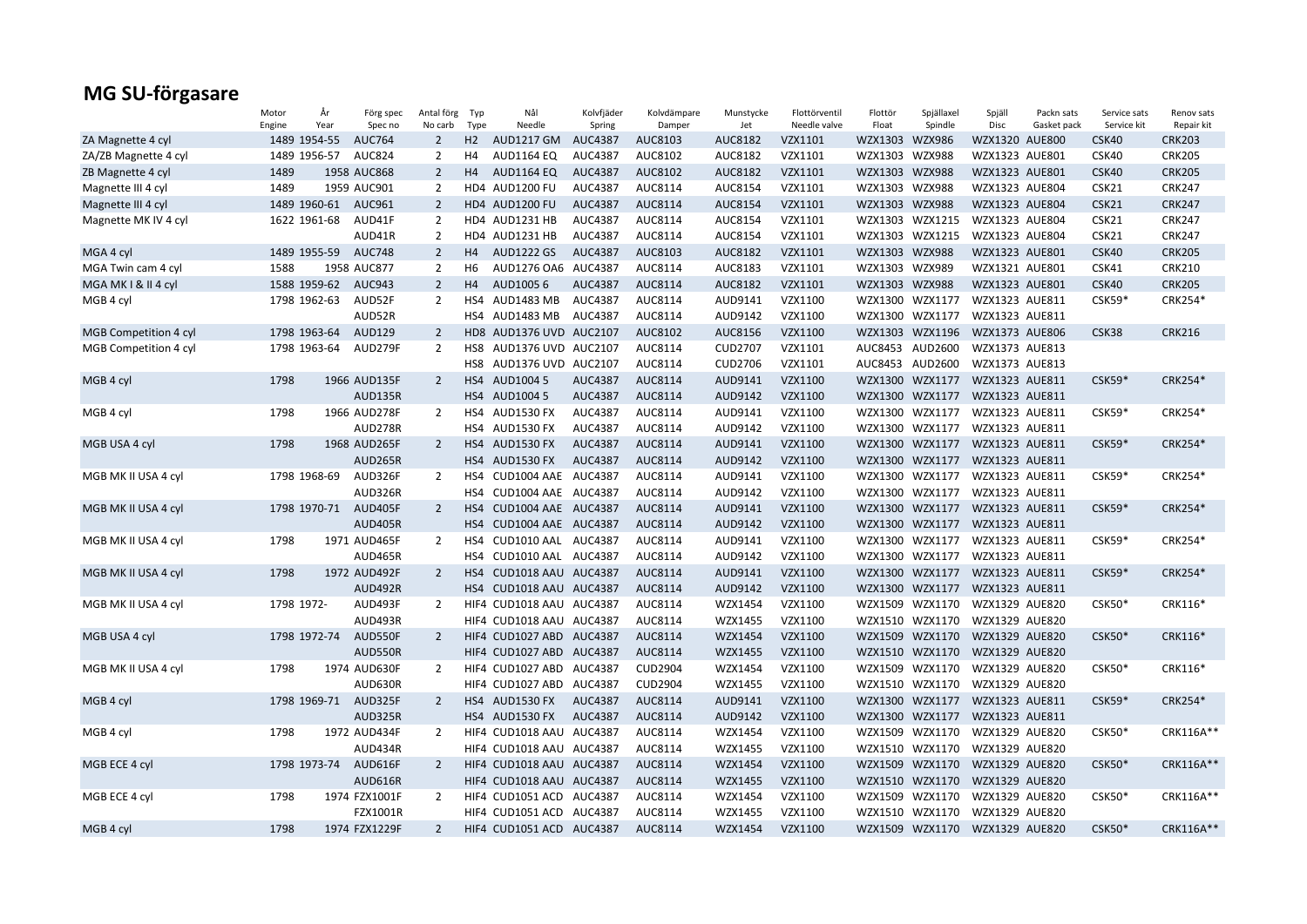|                             | Motor      | År           | Förg spec       | Antal förg     | Typ  | Nål                      | Kolvfjäder     | Kolvdämpare    | Munstycke | Flottörventil | Flottör | Spjällaxel                     | Spjäll         | Packn sats      | Service sats  | Renov sats    |
|-----------------------------|------------|--------------|-----------------|----------------|------|--------------------------|----------------|----------------|-----------|---------------|---------|--------------------------------|----------------|-----------------|---------------|---------------|
|                             | Engine     | Year         | Spec no         | No carb        | Type | Needle                   | Spring         | Damper         | Jet       | Needle valve  | Float   | Spindle                        | Disc           | Gasket pack     | Service kit   | Repair kit    |
|                             |            |              | <b>FZX1229R</b> |                |      | HIF4 CUD1051 ACD AUC4387 |                | AUC8114        | WZX1455   | VZX1100       |         | WZX1510 WZX1170                | WZX1329 AUE820 |                 |               |               |
| MGB GT V8 ECE 8 cyl         | 3528       |              | 1973 AUD613LH   | $\overline{2}$ |      | HIF6 CUD1142 BBU         | AUD4398        | <b>CUD2902</b> | WZX1452   | WZX1102       | WZX1509 | WZX1171                        |                | WZX1326 WZX1505 | <b>CSK58*</b> | CRK228*       |
|                             |            |              | AUD613RH        |                |      | HIF6 CUD1142 BBU         | AUD4398        | <b>CUD2902</b> | WZX1453   | WZX1102       |         | WZX1510 WZX1171                |                | WZX1326 WZX1505 |               |               |
| MGB Special Tuning 4 cyl    | 1798 1969- |              | AUD505F         | $\overline{2}$ |      | HS6 AUD1338 SY           | <b>AUC4587</b> | AUC8114        | AUD9148   | VZX1101       | WZX1300 | WZX1178                        | WZX1321 AUE812 |                 | $CSK55*$      | CRK249*       |
|                             |            |              | <b>AUD505R</b>  |                |      | HS6 AUD1338 SY           | <b>AUC4587</b> | AUC8114        | AUD9149   | VZX1101       | WZX1300 | WZX1178                        | WZX1321 AUE812 |                 |               |               |
| MGC 6 cyl                   |            | 2912 1967-68 | AUD150F         | $\overline{2}$ |      | HS6 AUD1335 ST           | AUC1167        | AUC8103        | AUD9105   | VZX1101       |         | WZX1300 WZX1178                | WZX1321 AUE812 |                 | CSK63*        | CRK253*       |
|                             |            |              | AUD150R         |                |      | HS6 AUD1335 ST           | AUC1167        | AUC8103        | AUD9106   | VZX1101       |         | WZX1300 WZX1178                | WZX1321 AUE812 |                 |               |               |
| MGC 6 cyl                   | 2912       |              | 1969 AUD341F    | $\overline{2}$ |      | HS6 AUD1335 ST           | AUC1167        | AUC8103        | AUD9105   | VZX1101       |         | WZX1300 WZX1178                | WZX1321 AUE812 |                 | CSK63*        | CRK253*       |
|                             |            |              | AUD341R         |                |      | HS6 AUD1335 ST           | AUC1167        | AUC8103        | AUD9106   | VZX1101       |         | WZX1300 WZX1178                | WZX1321 AUE812 |                 |               |               |
| MGC USA 6 cyl               | 2912       |              | 1968 AUD287F    | $\overline{2}$ |      | HS6 AUD1537 KM           | AUC1167        | AUC8103        | AUD9105   | VZX1101       | WZX1300 | WZX1178                        | WZX1321 AUE812 |                 | CSK63*        | CRK253*       |
|                             |            |              | AUD287R         |                |      | HS6 AUD1537 KM           | AUC1167        | AUC8103        | AUD9106   | VZX1101       |         | WZX1300 WZX1178                | WZX1321 AUE812 |                 |               |               |
| MGC USA 6 cyl               | 2912       |              | 1969 AUD342F    | $\overline{2}$ |      | HS6 CUD1103 BAD AUC1167  |                | AUC8103        | AUD9105   | VZX1101       |         | WZX1300 WZX1178                | WZX1321 AUE812 |                 | $CSK63*$      | CRK253*       |
|                             |            |              | AUD342R         |                |      | HS6 CUD1103 BAD AUC1167  |                | AUC8103        | AUD9106   | VZX1101       |         | WZX1300 WZX1178                | WZX1321 AUE812 |                 |               |               |
| MG Midget 4 cyl             |            | 948 1961-62  | AUC990F         | $\overline{2}$ |      | HS2 AUD1411 V3           | <b>AUC4587</b> | AUC8114        | AUD9141   | VZX1100       |         | WZX1300 WZX1310                | WZX1320 AUE810 |                 | CSK59*        | CRK101*       |
|                             |            |              | AUC990R         |                |      | HS2 AUD1411 V3           | AUC4587        | AUC8114        | AUD9142   | VZX1100       |         | WZX1300 WZX1310                | WZX1320 AUE810 |                 |               |               |
| MG Midget 4 cyl             |            | 1098 1962-63 | AUD73F          | $\overline{2}$ |      | HS2 AUD1468 GY           | <b>AUC4587</b> | AUC8114        | AUD9141   | VZX1100       |         | WZX1300 WZX1310                | WZX1320 AUE810 |                 | <b>CSK59*</b> | CRK101*       |
|                             |            |              | AUD73R          |                |      | HS2 AUD1468 GY           | <b>AUC4587</b> | AUC8114        | AUD9142   | VZX1100       |         | WZX1300 WZX1310                | WZX1320 AUE810 |                 |               |               |
| MG Midget MK II 4 cyl       | 1098       |              | 1964 AUD136F    | 2              |      | HS2 AUD1478 AN           | <b>AUC4587</b> | AUC8114        | AUD9141   | VZX1100       |         | WZX1300 WZX1310                | WZX1320 AUE810 |                 | <b>CSK59*</b> | CRK101*       |
|                             |            |              | AUD136R         |                |      | HS2 AUD1478 AN           | AUC4587        | AUC8114        | AUD9142   | VZX1100       | WZX1300 | WZX1310                        | WZX1320 AUE810 |                 |               |               |
| MG Midget MK III 4 cyl      |            | 1275 1967-68 | AUD136F         | $\overline{2}$ |      | HS2 AUD1478 AN           | AUC4587        | AUC8114        | AUD9141   | VZX1100       | WZX1300 | WZX1310                        | WZX1320 AUE810 |                 | $CSK59*$      | CRK101*       |
|                             |            |              | AUD136R         |                |      | HS2 AUD1478 AN           | <b>AUC4587</b> | AUC8114        | AUD9142   | VZX1100       |         | WZX1300 WZX1310                | WZX1320 AUE810 |                 |               |               |
| MG Midget MK III 4 cyl      |            | 1275 1971-72 | AUD502F         | $\overline{2}$ |      | HS2 CUD1017 AAT          | AUC4587        | AUC8114        | AUD9141   | VZX1100       |         | WZX1300 WZX1310                | WZX1320 AUE810 |                 | <b>CSK59*</b> | CRK101*       |
|                             |            |              | AUD502R         |                |      | HS2 CUD1017 AAT AUC4587  |                | AUC8114        | AUD9142   | VZX1100       |         | WZX1300 WZX1310                | WZX1320 AUE810 |                 |               |               |
| MG Midget MK III ECE 4 cyl  |            | 1275 1973-74 | AUD662F         | $\overline{2}$ |      | HS2 CUD1002 AAC AUC4587  |                | AUC8114        | AUD9141   | VZX1100       |         | WZX1300 WZX1310                | WZX1320 AUE810 |                 | <b>CSK59*</b> | CRK101*       |
|                             |            |              | AUD662R         |                |      | HS2 CUD1002 AAC AUC4587  |                | AUC8114        | AUD9142   | VZX1100       |         | WZX1300 WZX1310                | WZX1320 AUE810 |                 |               |               |
| MG Midget MK III USA 4 cyl  | 1275       |              | 1968 AUD328F    | 2              |      | HS2 AUD1478 AN           | AUC4587        | AUC8114        | AUD9141   | VZX1100       |         | WZX1300 WZX1310                | WZX1320 AUE810 |                 | CSK59*        | CRK101*       |
|                             |            |              | AUD328R         |                |      | HS2 AUD1478 AN           | AUC4587        | AUC8114        | AUD9142   | VZX1100       |         | WZX1300 WZX1310                | WZX1320 AUE810 |                 |               |               |
| MG Midget MK III USA 4 cyl  |            | 1275 1968-69 | AUD404F         | $\overline{2}$ |      | HS2 CUD1002 AAC AUC4587  |                | AUC8114        | AUD9141   | VZX1100       | WZX1300 | WZX1310                        | WZX1320 AUE810 |                 | $CSK59*$      | CRK101*       |
|                             |            |              | AUD404R         |                |      | HS2 CUD1002 AAC AUC4587  |                | AUC8114        | AUD9142   | VZX1100       |         | WZX1300 WZX1310                | WZX1320 AUE810 |                 |               |               |
| MG Midget MK III USA 4 cyl  |            | 1275 1969-70 | AUD549F         | $\overline{2}$ |      | HS2 CUD1026 ABC AUC4587  |                | AUC8114        | AUD9141   | VZX1100       | WZX1300 | WZX1310                        | WZX1320 AUE810 |                 | CSK59*        | CRK101*       |
|                             |            |              | AUD549R         |                |      | HS2 CUD1026 ABC AUC4587  |                | AUC8114        | AUD9142   | VZX1100       |         | WZX1300 WZX1310                | WZX1320 AUE810 |                 |               |               |
| MG Midget 1500 ECE 4 cyl    | 1493       |              | 1974 AUD665F    | $\overline{2}$ |      | HS4 CUD1041 ABT AUC4587  |                | AUC8114        | AUD9451   | VZX1100       |         | WZX1300 WZX1177                | WZX1324 AUE811 |                 | CSK52         | <b>CRK219</b> |
|                             |            |              | AUD665R         |                |      | HS4 CUD1041 ABT AUC4587  |                | AUC8114        | AUD9450   | VZX1100       |         | WZX1300 WZX1177                | WZX1324 AUE811 |                 | CSK53         | <b>CRK198</b> |
| MG Midget 1500 4 cyl        | 1493 1978- |              | <b>FZX1122F</b> | 2              | HS4  | NZX4013 ADN AUC4587      |                | LZX1313        | LZX1331   | VZX1100       |         | WZX1300 WZX1310                | WZX1225 AUE811 |                 | $CSK49*$      | CRK258*       |
|                             |            |              | <b>FZX1122R</b> |                |      | HS4 NZX4013 ADN AUC4587  |                | LZX1313        | LZX1330   | VZX1100       |         | WZX1300 WZX1310                | WZX1225 AUE811 |                 |               |               |
| MG 1100 4 cyl               |            | 1098 1962-63 | AUD69F          | $\overline{2}$ |      | HS2 AUD1142 D3           | <b>AUC4587</b> | AUC8103        | AUD9141   | VZX1100       |         | WZX1300 WZX1310                | WZX1320 AUE810 |                 | <b>CSK59*</b> | CRK101*       |
|                             |            |              | AUD69R          |                |      | HS2 AUD1142 D3           | <b>AUC4587</b> | AUC8103        | AUD9142   | VZX1100       |         | WZX1300 WZX1310                | WZX1320 AUE810 |                 |               |               |
| MG 1300 4 cyl               | 1275       |              | 1967 AUD186     | 1              |      | HS4 AUD1528 DZ           | AUC4387        | AUC8114        | AUD9451   | VZX1100       |         | WZX1300 WZX1177                | WZX1324 AUE811 |                 | CSK52         | <b>CRK219</b> |
| MG 1300 4 cyl               | 1275       |              | 1969 AUD318F    | $\overline{2}$ |      | HS2 AUD1149 EB           | <b>AUC4587</b> | AUC8103        | AUD9141   | VZX1100       |         | WZX1300 WZX1310                | WZX1320 AUE810 |                 | CSK59*        | CRK101*       |
|                             |            |              | <b>AUD318R</b>  |                |      | HS2 AUD1149 EB           | <b>AUC4587</b> | AUC8103        | AUD9142   | VZX1100       |         | WZX1300 WZX1310                | WZX1320 AUE810 |                 |               |               |
| MG 1300 4 cyl               | 1275       |              | 1969 AUD374     | 1              |      | HS4 AUD1528 DZ           | AUC4387        | AUC8114        | AUD9451   | VZX1100       |         | WZX1300 WZX1177                | WZX1324 AUE811 |                 | CSK52         | <b>CRK219</b> |
| MG 1300 USA 4 cyl           |            | 1275 1967-68 | AUD281          | 1              |      | HS4 AUD1528 DZ           | AUC4387        | AUC8114        | AUD9451   | VZX1100       | WZX1300 | WZX1177                        | WZX1324 AUE811 |                 | CSK52         | <b>CRK219</b> |
| MG 1300 USA Automatic 4 cyl | 1275       |              | 1967 AUD296     | 1              | HS4  | AUD1528 DZ               | AUC4387        | AUC8114        | AUD9451   | VZX1100       |         | WZX1300 WZX1177                | WZX1324 AUE811 |                 | CSK52         | <b>CRK219</b> |
| MG 1300 Automatic 4 cyl     | 1275       |              | 1967 AU271      | $\mathbf{1}$   |      | HS4 AUD1528 DZ           | AUC4387        | AUC8114        | AUD9451   | VZX1100       |         | WZX1300 WZX1177 WZX1324 AUE811 |                |                 | CSK52         | <b>CRK219</b> |